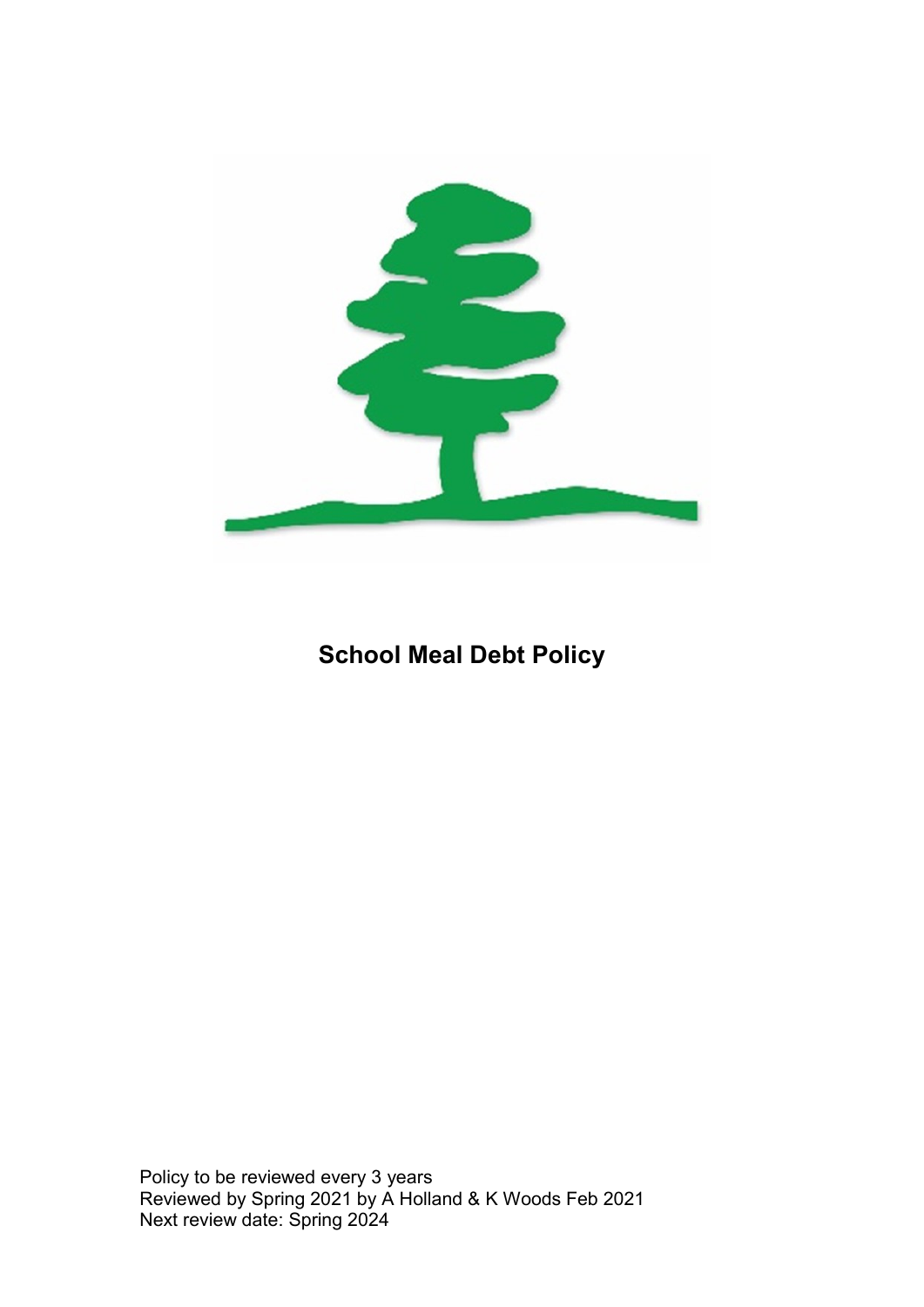## School Meals Debt Policy for Parents and Carers

All school meals at the school are provided by Leicestershire School Food Support.

Parents/carers are required to pay in advance for school meals through their child's dinner money account on Parentpay. We no longer accept cash or cheque for payment of school dinners.

#### **Parentpay**

Parents/carers can set up an alert on Parentpay, so that if the balance on the dinner money account falls below a threshold set by you an email will be sent.

Please follow the instructions below to enable this to be done:

- Log into Parentpay
- Select Communications from the top of the screen
- Select Alert Settings
- Scroll down to Balance Alerts / choose your threshold for an email to be sent
- ( please note you have to pay for text alerts if you want this option )

Parentpay also gives you the option to set up Bank Transfer. This enables payment of items directly from your bank account and it is guaranteed by the Direct Debit service. Details on how to set this up are available on Parentpay.

If a parent/carer forgets to pay in advance the school will grant a debt allowance of one day and the School Business Manager will send you an email advising you that your child's account is in debt and to ask for this to be cleared.

The school can not allow debt of more that one day. If the parent/carer is unable to the debt that day then please advise the School Business Manager to agree a way forward.

If the debt is not cleared and / or you have not contacted the School Business Manager we require you to provide your child with a packed lunch until you are able to clear the debt or arrangements have been made with the School Business Manager.

If the amount of the debt increases then the Headteacher reserves the right to begin legal proceedings against parents/carers to recover the debt. Social services may also be informed that these parents/carers are not carrying out the responsibility of care by not providing food for their children at lunchtime.

Policy to be reviewed every 3 years Reviewed by Spring 2021 by A Holland & K Woods Feb 2021 Next review date: Spring 2024